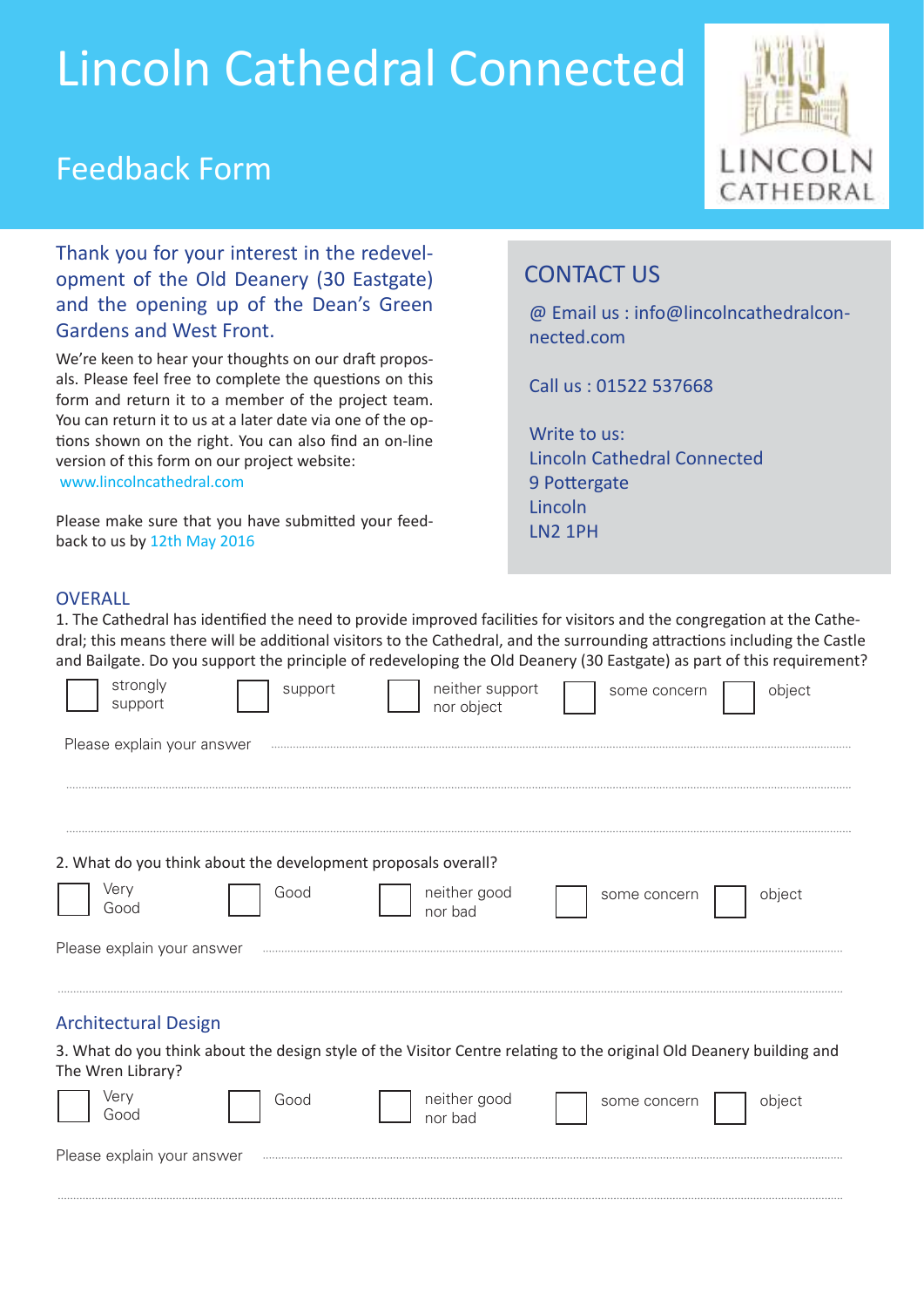# Feedback Form

|                                        |                                     | Deanery Cafe, Education Centre and Community Room                                                                                                                                       |                              |              |                          |        |
|----------------------------------------|-------------------------------------|-----------------------------------------------------------------------------------------------------------------------------------------------------------------------------------------|------------------------------|--------------|--------------------------|--------|
| facilities?                            |                                     | 4. What do you think about the ideas for converting the Old Deanery into a Cafe with education and community                                                                            |                              |              |                          |        |
| Very<br>Good                           |                                     | Good                                                                                                                                                                                    | neither good<br>nor bad      | some concern |                          | object |
|                                        | Please explain your answer          |                                                                                                                                                                                         |                              |              |                          |        |
|                                        |                                     |                                                                                                                                                                                         |                              |              |                          |        |
| <b>Landscape Design</b>                |                                     | 5. What do you think about opening up the Dean's Green to create a new garden and a place to host events?                                                                               |                              |              |                          |        |
| Very<br>Good                           |                                     | Good                                                                                                                                                                                    | neither good<br>nor bad      | some concern |                          | object |
|                                        | Please explain your answer          |                                                                                                                                                                                         |                              |              |                          |        |
|                                        |                                     |                                                                                                                                                                                         |                              |              |                          |        |
| <b>Dean's Green Gardens</b>            |                                     | 6. What do you think about the design of the new gardens, flower borders and orchard?                                                                                                   |                              |              |                          |        |
| Very<br>Good                           |                                     | Good                                                                                                                                                                                    | neither good                 | some concern |                          | object |
| Please explain your answer             |                                     |                                                                                                                                                                                         | nor bad                      |              |                          |        |
|                                        |                                     |                                                                                                                                                                                         |                              |              |                          |        |
|                                        | <b>Dean's Green Gardening Group</b> |                                                                                                                                                                                         |                              |              |                          |        |
|                                        |                                     | 7. We're thinking of setting up a Gardening Group who would help the Cathedral make the gardens into a unique<br>and special place. Would you be interested in hearing more about this? |                              |              |                          |        |
| Yes I'd<br>like to join                |                                     |                                                                                                                                                                                         | Yes I'd like to<br>hear more |              | Not interested<br>thanks |        |
| <b>West Front</b><br>step-free access? |                                     | 8. What do you think about the proposals to raise the levels at the west front of the cathedral to create a level,                                                                      |                              |              |                          |        |
| Very<br>Good                           |                                     | Good                                                                                                                                                                                    | neither good<br>nor bad      | some concern |                          | object |
| Please explain your answer             |                                     |                                                                                                                                                                                         |                              |              |                          |        |
| <b>West Front</b>                      |                                     | 9. What do you think about the proposals to adapt the low stone wall for sitting, and provide seats outside the<br>Sub-deanery garden? (next to Exchequergate Arch)                     |                              |              |                          |        |
| Very<br>Good                           |                                     | Good                                                                                                                                                                                    | neither good<br>nor bad      | some concern |                          | object |
| Please explain your answer             |                                     |                                                                                                                                                                                         |                              |              |                          |        |

. . ..